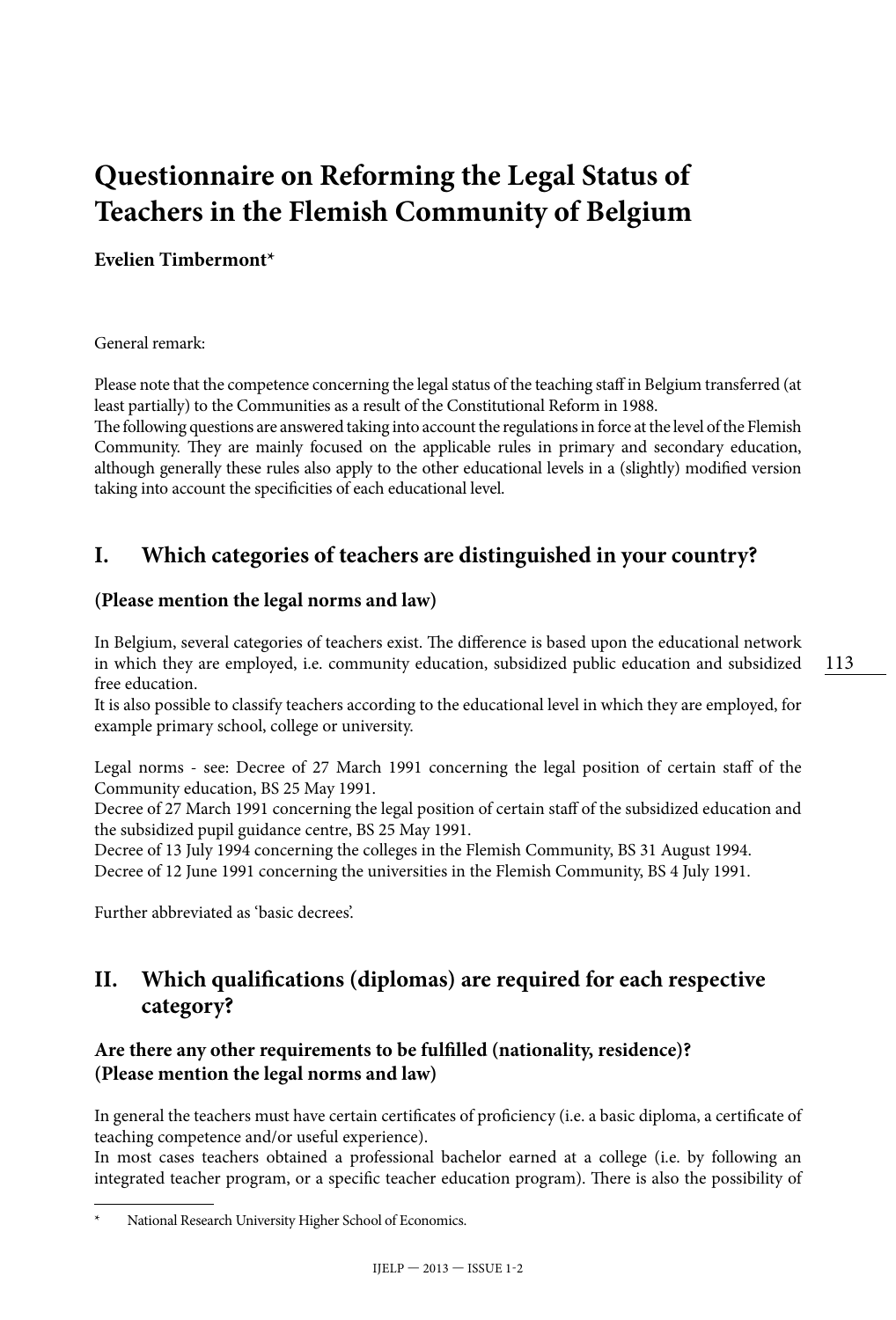following a specific teacher education program (i.e. a degree from a university, an education center for adults or a college after a having obtained a higher education diploma or a diploma of adult education).

Legal norms - see a.o.: Decision of the Flemish Government concerning the certificates of proficiency, pay scales and salary systems in regular elementary education, BS 27 February 1991.

Circular d.d. 14 June 2004 concerning certificates of proficiency in the regular nursery-, primary and elementary education.

Decision of the Flemish Government of 14 June 1989 concerning the certificates of proficiency, pay scales, the performance system and the salary system in the secondary education, BS 31 August 1989. Circular d.d. 17 October 1997 concerning useful experience as certificate of proof for education staff.

## **III. What is the nature of the teacher's employment contract (public, private, %)?**

#### **Are teachers considered civil servants? (Please mention the legal norms and law)**

Teachers in community education and subsidized official education are unilaterally appointed and are considered as civil servants. The teaching staff in subsidized free education is employed by an employment contract. Thus they should be considered as employees. Due to various ambiguities in the legislation, however, there is still a lot of discussion about the status of the teaching staff in the subsidized free education. The question arises whether - if any - labour laws apply to them.

Legal norms - see: Basic Decrees.

## **IV. Who is the teacher's employer (state, local community, specific educational body)?**

#### **Who pays the teacher's wages? (Please mention the legal norms and law)**

The employer of the teacher is the organizing authority, although the wages are often paid by the Flemish Ministry of Education and Training.

Legal norms - see a.o.: Basic Decrees

Decision of the Flemish Government of 24 July 2009, BS 13 October 2009. Decree of 13 July 2001 concerning education -XIII- "Mozaïek", BS 27 November 2001 (Chapter IX)

## **V. How are teachers recruited?**

Teacher apply to the school board or the school directorate of the institution of their choice. They should therefore directly contact the schools, school boards, school groups or educational networks.

## **VI. Is a permanent appointment as a teacher possible?**

**Under what conditions?**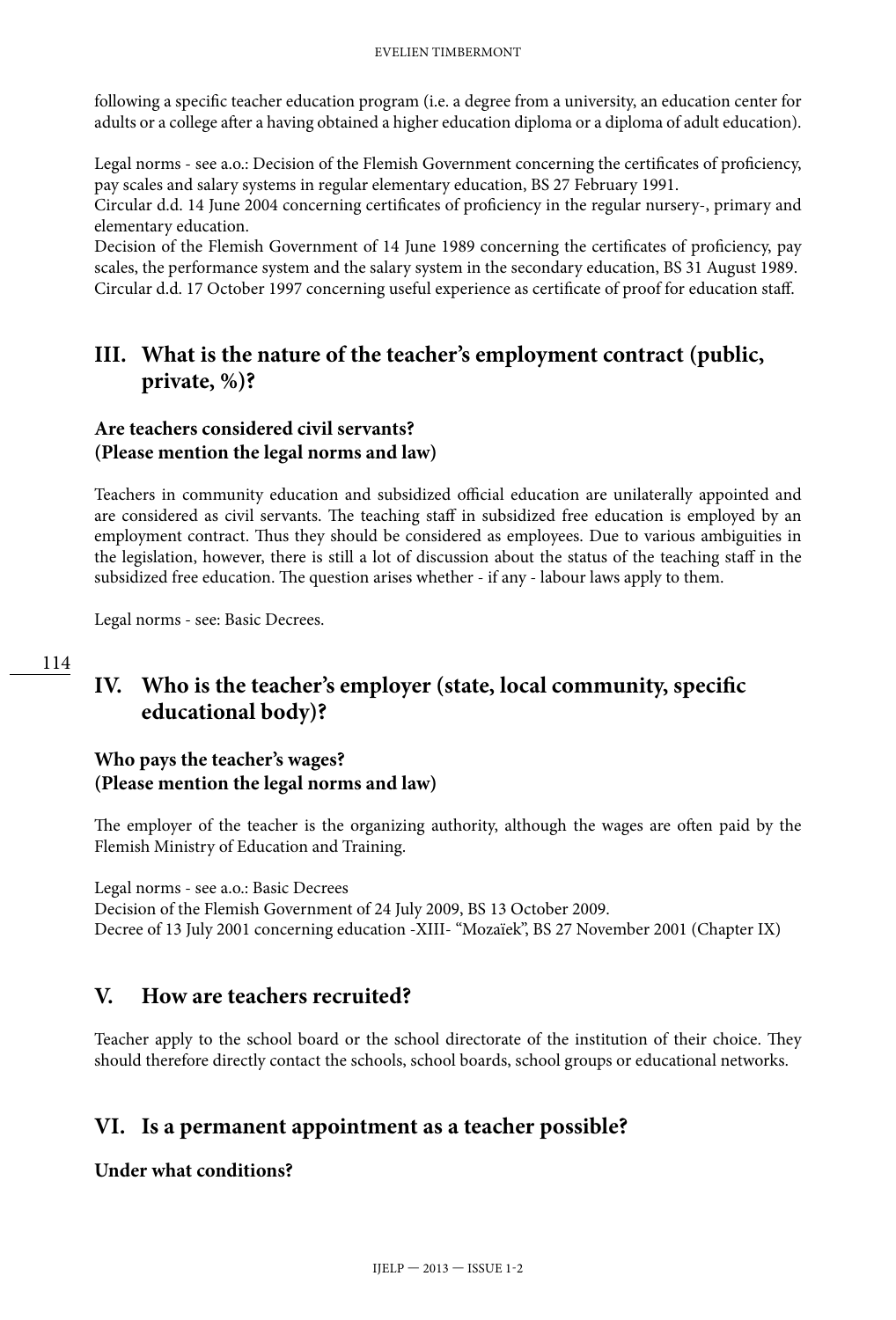Yes, if the teacher meets certain conditions (i.e. proves that she/he has sufficient working days within a certain reference period as a teacher, if he/she has applied for this position, etc) .

Also see next question.

### **VII. What are the career possibilities of a teacher? (salary, promotion?)**

#### **(Please mention the legal norms and law)**

Three major categories can be distinguished in a teaching career in primary and secondary education. First, the temporary appointment of limited duration (TLD), second the temporary appointment of continuous duration (TCD) and finally the permanent appointment (PA).

The career of a teacher starts with the TLD in which teaching assignments are awarded for a part of the school year or for an entire school year. Before a teacher can be appointed as TLD priority must be given to teachers with a PA status or a TCD status.

A teacher is temporarily appointed for continuous duration if she/he meets certain conditions (i.e. a certain number of seniority days over a reference period, etc.). A teacher with a TCD status may be appointed over several school years.

To become permanently appointed a teacher should meet various conditions (i.e. in terms of nationality, evaluation, seniority, etc.). Once tenured the teachers with a PA status can enjoy a number of additional benefits (such as an entitlement to public pensions, access to certain specific systems of early pension or leave, etc.)

Legal norms - see a.o.: Basic decrees

Circular d.d. 6 June 2003 concerning the temporary appointment of continuous duration.

Circular d.d. 18 July 2003 concerning the elementary education landscape.

Circular d.d. 29 November 1999 concerning permanent appointment - procedure, conditions and communication to the Ministry of Education and Training.

## **VIII. Can teachers be transferred to another school (voluntarily, involuntarily?).**

#### **Under what conditions? (Please mention the legal norms and law)**

Yes, but the school board must do everything to avoid relocation. The seniority determines who will be transferred. The teacher needs to be redeployed within the same post, profession or specialty. The teacher must accept the redeployment. If redeployment is not possible, the teacher must be employed in a different post. In some cases the teacher should accept the transfer.

Legal norms - see a.o.: Decree of 9 April 1992 concerning education III, BS 16 mei 1992. (Chapter II) Decision of the Flemish Government of 29 April 1992 concerning the partition of relations, posting for lack of jobs, redeployment, re-employment and awarding half-pay or redundancy allowance, BS 1 July 1992.

Circular d.d. 28 July 2003 concerning the redeployment and re-employment regulation for the organizing bodies and the non-tertiary education staff.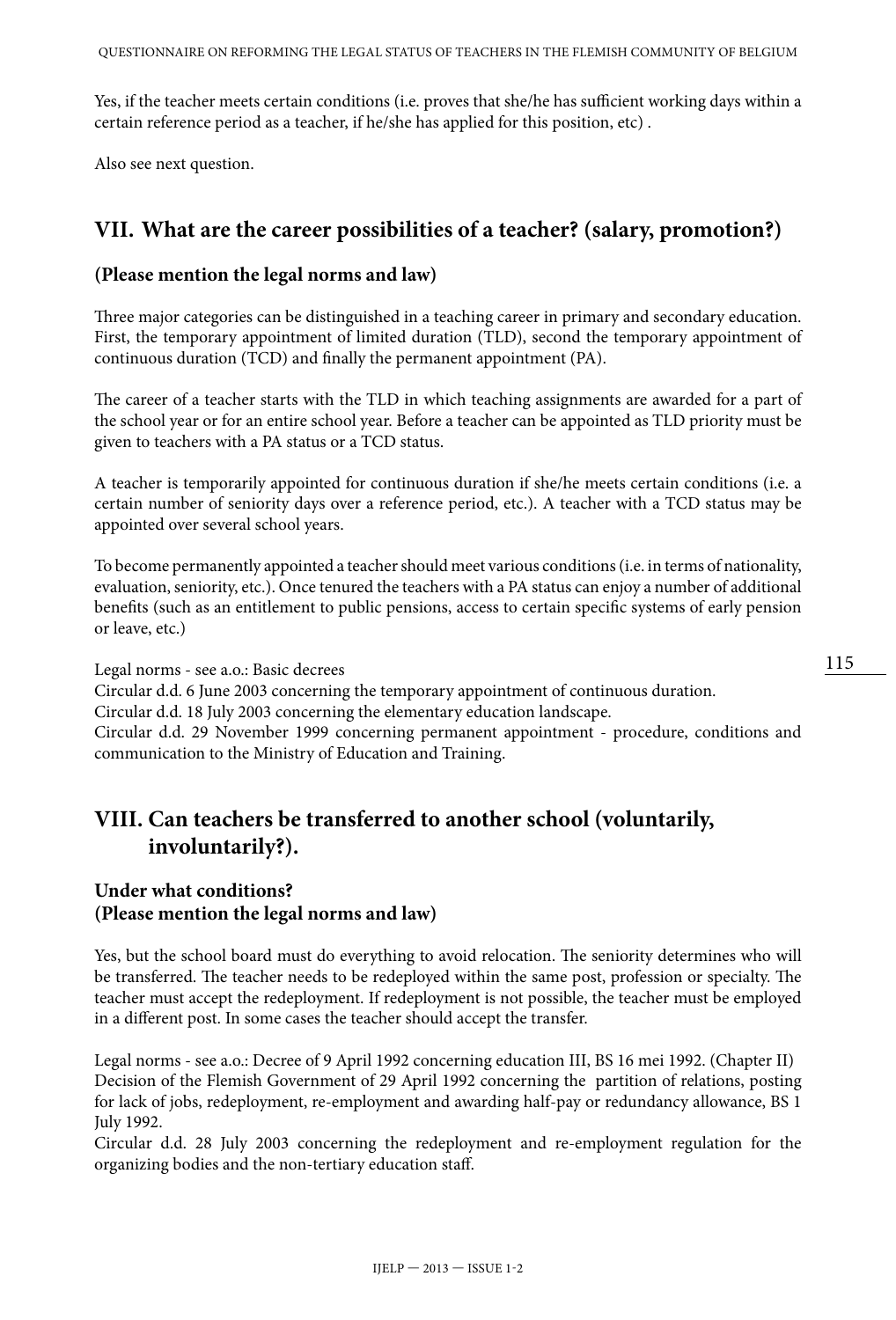## **IX. Is a part-time teaching job feasible?**

#### **Under what conditions? (Please mention the legal norms and law)**

Yes, see for example question 12.

## **X. Can a teaching job be combined with other paid activities (e.g. as a self-employed person)?**

#### **Under what conditions? (Please mention the legal norms and law)**

In general a teaching job can be combined to a maximum of 140% with other paid activities within education and with an activity outside education without limitations. Any type of activity is allowed (such as a salaried activity, a self-employed activity, etc.). Exercising an additional function has no effect on the salary teachers receive.

Legal norms - see a.o.: Decision of the Flemish Government of 3 May 1995 establishing the list of other professional activities of remunerated activities which take a large part of time for a member of the teaching staff working in colleges in the Flemish Community, BS 1 September 1995.

Decision of the Flemish Government of 5 May 1995 establishing the list of other professional activities of remunerated activities which take a large part of time for a member of the academic staff, BS 1 September 1995.

Circular 25 October 2005 concerning the cumulation.

## **XI. Do teachers receive in-service training?**

#### **(Please mention the legal norms and law)**

Yes, for example by 'educational workshops' for teachers in primary and secondary education organized during the school year.

Legal norms - see a.o.: Decision of the Flemish Government of 17 April 1991 in order to organise the school year in primary and part-time education organised, recognised or subsidised by the Flemish, BS 11 July 1991.

## **XII. Is a leave of absence possible?**

#### **For what reasons (sabbatical, vacation, educational leave, leave for social reasons, medical reasons,...)? (Please mention the legal norms and law)**

Yes, there are several possibilities:

- Absence for reduced performance (i.e. social or family problems, when reaching the age of 50 or having two children under the age of 14 years) - possibility to work less (at least one hour per week).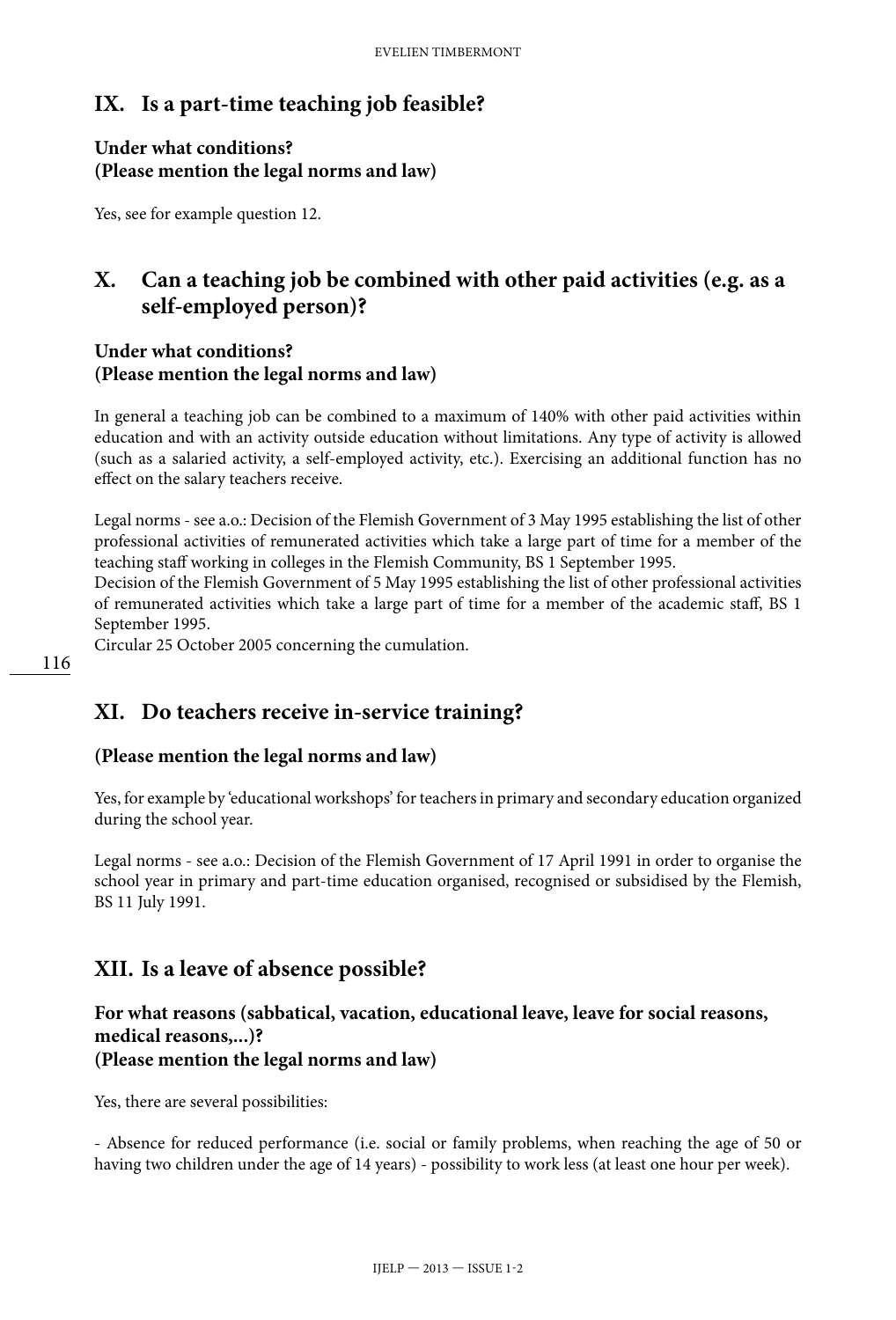Legal norms - see a.o.: Decision of the Flemish Government of 26 April 1990 concerning the absence for reduced performance legitimate by social of family reasons and absence for reduced performance for personal motives in the benefit of education staff and the pupil guidance centres staff, BS 25 July 1990.

Circular d.d. 14 November 2000 concerning the absence for reduced performance legitimate by social of family reasons and absence for reduced performance for personal motives in the benefit of education staff and the pupil guidance centres staff.

- Absence for reduced performance (i.e. personal motive (for any reason), when reaching the age of 50 or having two children under the age of 14 years) - possibility to work less (at least one hour per week). Unlike the absence for reduced performance social or family problems aren't required in order to apply this type of leave.

Legal norms - see a.o.: Circular d.d. 14 November 2000 concerning the absence for reduced performance legitimate by social of family reasons and absence for reduced performance for personal motives in the benefit of education staff and the pupil guidance centres staff.

- Career interruption (full-time, part-time, 1/5) in order to care for children, to follow a professional education, to provide medical assistance to a seriously ill family member, to develop as an independent or to provide palliative care.

Legal norms - see a.o.: Decision of the Flemish Government of 9 September 2011 concerning the career interruption for education staff and of pupil guidance centres staff, BS 5 December 2011. Decision of the Flemish Government of 24 May 2002 concerning the interruption of the colleges staff careers in the Flemish Community and the Maritime Academy, BS 7 September 2002.

- Parental leave (if the child is younger than 12 years) - full-time, part-time or 1/5;

Legal norms - see: Decision of the Flemish Government of 9 September 2011 concerning the career interruption for education staff and for pupil guidance centres staff, BS 5 December 2011.

- Posting for personal reasons;

Legal norms - see: Decision of the Flemish Government of 16 October 2009 concerning the posting for personal reasons for education staff, BS 25 November 2009.

- Leave for assignment (i.e. in the importance of education);

Legal norms - see: Decree of 4 July 2008 concerning education XVIII BS 1 September 2008. (Article XI.8)

#### **XIII. Is there a specific liability for teachers?**

#### **(Please mention the legal norms and law)**

Yes, see article 1384, fourth paragraph of the Belgian Civil Code.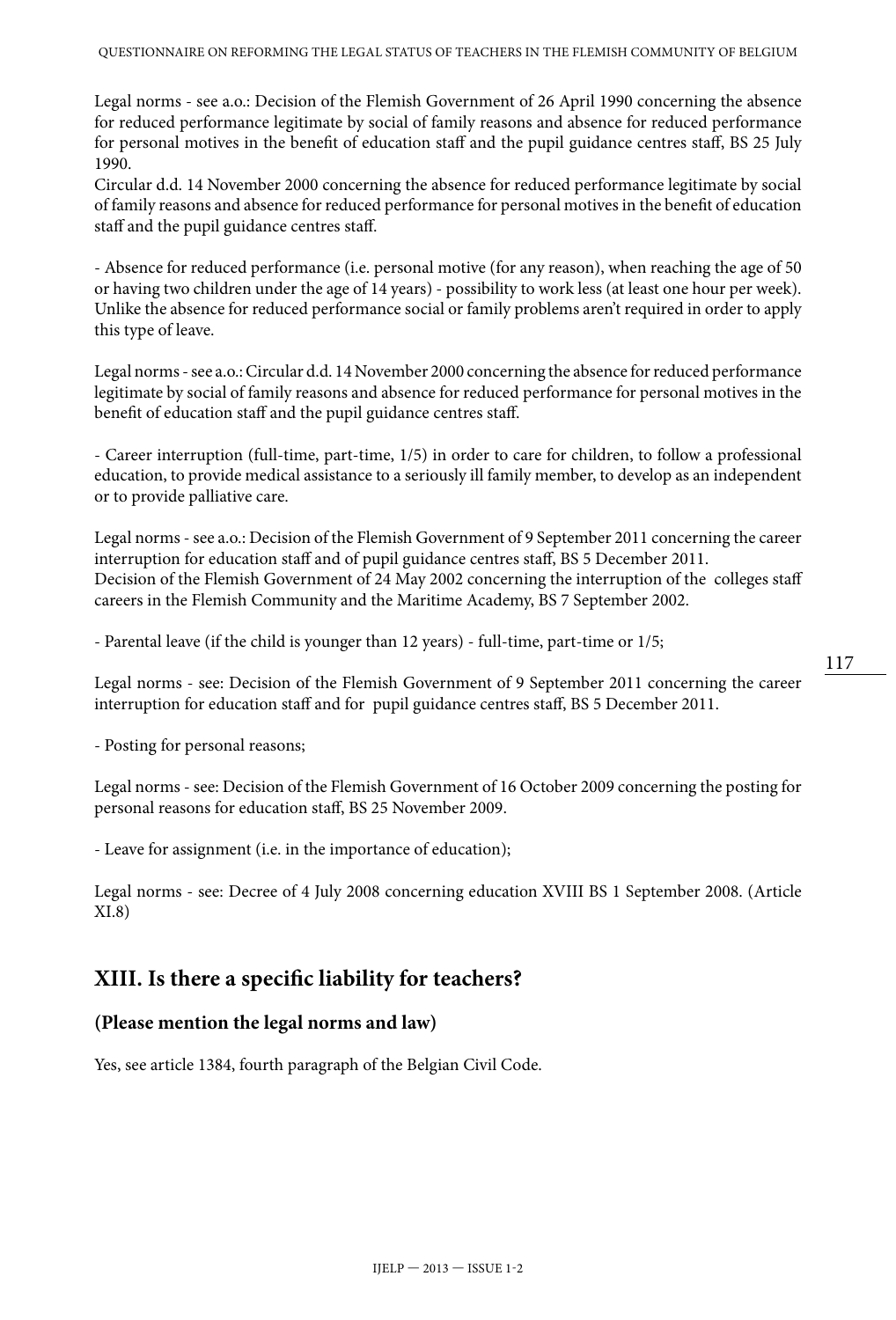## **XIV. What is the disciplinary status of teachers?**

#### **Is there a specific teacher's ethics? What are the disciplinary sanctions? (Please mention the legal norms and law)**

The ethical code is different for the teaching staff in each education network and education level.

Also a specific evaluation and disciplinary mechanism is provided within each network

The disciplinary sanctions in primary and secondary education are the following: a reprimand, the deduction of salary, the suspension on disciplinary action, posting, restoring to a temporary assignment, returning in rank or postponing a permanent appointment, dismissal and finally deposition.

Legal norms - see a.o.: Basic Decrees

Decision of the Flemish Government of 22 May 1991 on the evaluation, measures of order and discipline in the community education, BS 11 April 1992

Decision of the Flemish Government of 22 May 1991 on the preventive suspension and discipline, as well as to the dismissal of some temporary employees in the subsidized education and subsidized pupil guidance centres.

Decision of the Flemish Government of 14 December 2007 concerning the procedure on appeal after evaluation with final conclusion "insufficient" and on the functioning of the Board of Appeal, BS 24 January 2007.

## **XV. What reforms on the status of teachers are planned taking into account the financial constraints in the sector?**

#### **(Please mention the legal norms and law)**

Savings were made in education, but the teaching staff was not (significantly) affected.

## **XVI. How does the government deal with the problems of teaching as becoming an aging profession and how will it make the teaching profession attractive for younger teachers?**

#### **(Please mention the legal norms and law)**

The profession itself is undervalued. This is characterized by a decreasing number of students who choose to become a teacher. Furthermore, a lot of teachers leave the educational system after about five years. In recent years, a shortage of teachers has occurred. The government has promised to promote the profession a few years ago, but so far no real measures have been taken.